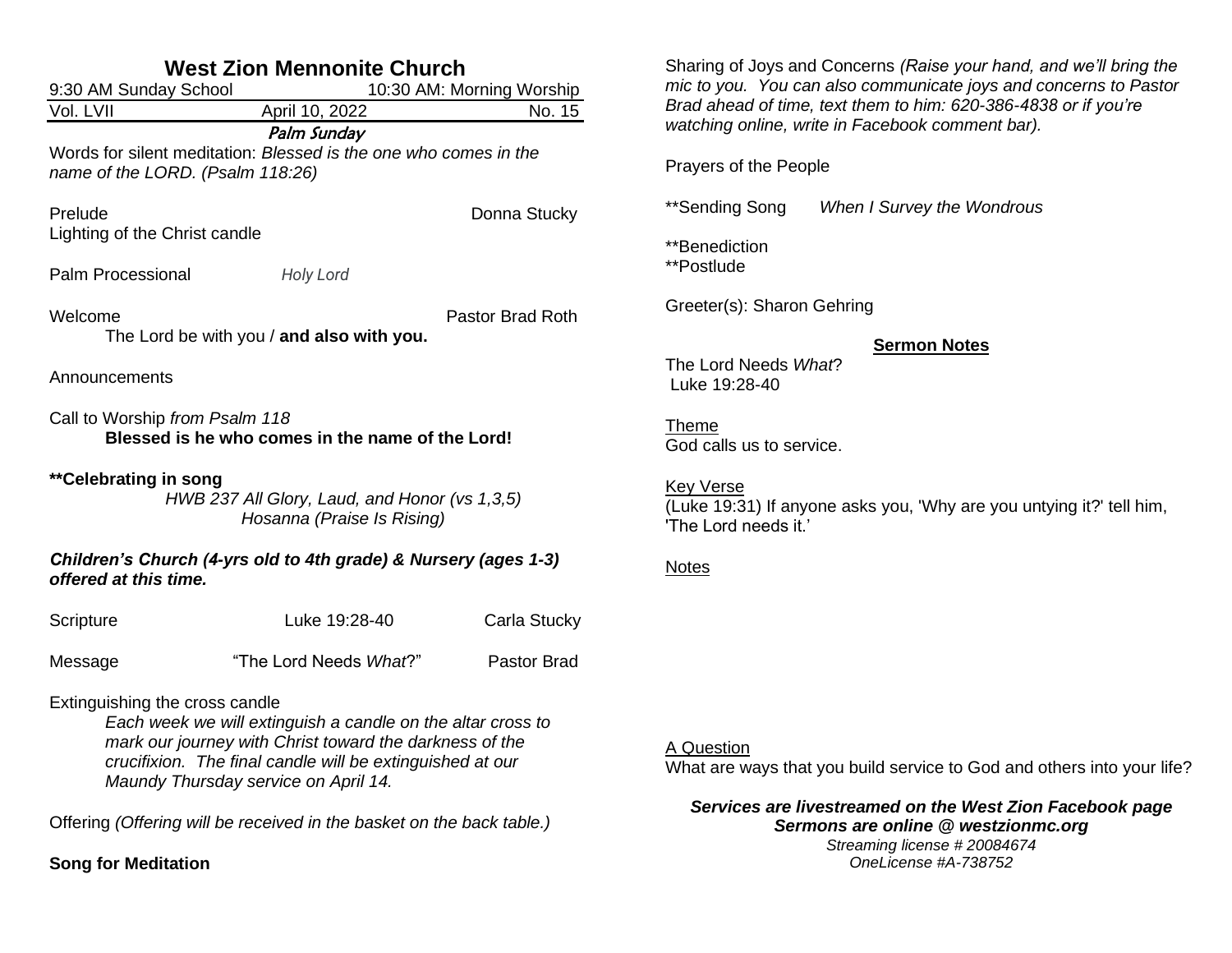# **Easter Sunday, April 17, 2022**

**6:45 AM**: Easter Sunrise @ Russ Stucky's pasture **7:30 AM: Easter breakfast at West Zion<br><b>10:00 AM:** Prayer in Conf Room **10:30 AM:** Worship Service **10:00 AM: Prayer in Conf Room Message: Pastor Brad Accompanist: Donna Stucky<br><b>Scripture:** Crysta Guhr **Worship Leader: Pastor Brad Greeter(s)**: Clark & Connie Graber

# **Coming Events**

| April 10:    | 6:30 PM Palm Sunday service at Pack Park               |
|--------------|--------------------------------------------------------|
| April 12-15: | 12-12:30 PM Daily prayer through Zoom                  |
| April 13:    | 6:30 PM Children's Choir practice                      |
| April 14:    | 5:30 PM Maundy Thursday – soup and bread meal,         |
|              | communion, foot washing in Fellowship Hall             |
| April 17:    | 6:45 AM – Sunrise service $@$ Russ Stucky's pasture by |
|              | <b>Black Kettle State Fishing Lake</b>                 |
|              | 7:30ish AM - Easter breakfast at West Zion             |
|              | 10-12 PM - Photo booth open                            |
| April 29:    | Bloodmobile at WZ                                      |
| May 11:      | Women's salad supper                                   |

**Our Mission**: God calls us into community to worship God and follow Jesus through the power and guidance of the Holy Spirit.

#### **Pastor Brad Roth**

Pastor's Cell: 620-386-4838 Pastor Brad's email: bradroth@westzionmc.org

> **Secretary Carla Stucky's hours**: Thursdays 1:00-4:00 pm

> > Church: 620-345-8143 Carla's cell: 620-386-0414

Church's email: secretary@westzionmc.org Website: www.westzionmc.org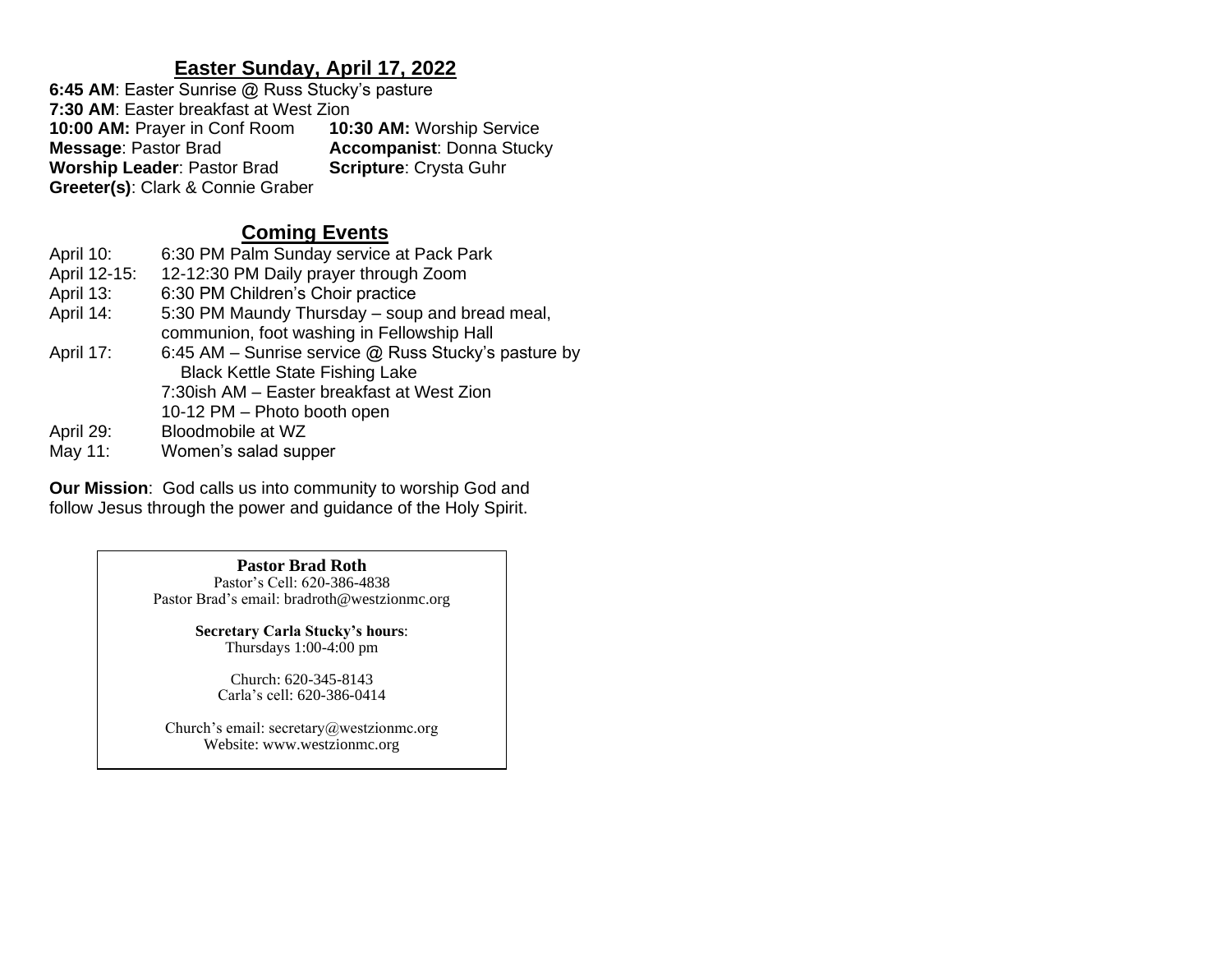# **West Zion Announcements**

Please have all bulletin announcements to the office by Thur. noon.

1. If you would like to join in the **palm processional**, please gather at the back of the sanctuary before worship.

2. The community is invited to a **Palm Sunday service** of scripture and prayer at Pack Park this evening. The service begins at 6:30 PM. There are picnic tables to sit at but feel free to bring a lawn chair.

3. **We have printed postcards highlighting our Easter worship service**, including the photographer. Take a few to use as a way to invite friends and neighbors!

4. **Join us Tuesday-Friday, April 12-15, 12:00-12:30 PM during Holy Week for daily prayer.** Follow this Zoom link to gather for a half hour of prayer focused on preparing our hearts in holiness and asking God to bring newcomers to share in the joy of Christ's resurrection. Even if you can't log on, we invite you to be united in prayer during that time. Zoom link:

[https://us04web.zoom.us/j/79746893434?pwd=nuJGW4ofg4TKuz00s](https://us04web.zoom.us/j/79746893434?pwd=nuJGW4ofg4TKuz00sQzjqjEesCzIgb.1) [QzjqjEesCzIgb.1](https://us04web.zoom.us/j/79746893434?pwd=nuJGW4ofg4TKuz00sQzjqjEesCzIgb.1)

5. **Thank You** for your prayers, your cards and your words of encouragement for me before and after my back surgery. A special Thank You to Pastor Brad for his visits. I appreciate my church family. ~Connie Graber

6. **Get a quick Easter picture!** Mission Team has hired a professional photographer to set up a photo booth to take quick, fun Easter pictures from 10:00-12:00. (WZ folks: We recommend that if you want a picture that you try to get yours before worship to leave space for guests to get theirs after worship.)

# **General Announcements**

7. **Join MCC and Church World Service from 1:00-2:00 p.m. CT on Tuesday, April 12** to learn more about the **refugee resettlement** process in the U.S., challenges and opportunities refugees encounter when they settle into their new community, and the ways in which churches can get involved. Register here for this virtual learning event [https://bit.ly/3tPpTXh](https://can01.safelinks.protection.outlook.com/?url=https%3A%2F%2Fbit.ly%2F3tPpTXh&data=04%7C01%7CTinaSchrag%40mcc.org%7C2745e2763ed64861783308da0ea9c3f7%7C169838f761344f5b8d1ab2d131856f52%7C0%7C0%7C637838419539142546%7CUnknown%7CTWFpbGZsb3d8eyJWIjoiMC4wLjAwMDAiLCJQIjoiV2luMzIiLCJBTiI6Ik1haWwiLCJXVCI6Mn0%3D%7C3000&sdata=7X7NIyBglIizNqjvTo34EU7hb1ZRCvS1ImMtiXAMD1k%3D&reserved=0)

8. The Swiss Mennonite Cultural and Historical Association (SMCHA) is again offering educational financial assistance to individuals preparing for full-time Christian service, Mennonite ministry, MVS, or other related careers. Information is at the back of the sanctuary.

9. You are invited to attend the **"Getting Ahead" Graduation** for STEPMC. This is a night of inspiration and hope as we celebrate people working to overcome poverty! The graduation will be held on Monday, April 11 at First Mennonite Church of Christian in Moundridge at 6:00 pm. All are invited to come and see what STEPMC is about and stay for the reception following the program.

10. **Everence®** will hold an informative Social Security and retirement income webinar on Tuesday, April 12, starting at 6:30 p.m. Specifics will include, Social Security strategies, including when to begin taking benefits, risks that can impact your retirement savings plus strategies to help your income last throughout retirement. There will also be plenty of time for questions. Information will be presented by staff from the Everence offices in Central Kansas. To register contact Everence at 316-283-3800, 877-467-7294 or [central.kansas@everence.com.](mailto:central.kansas@everence.com)

11. The two-part **Beginner's Quilt Piecing Class** on May 6 and 13 has been postponed.

| <b>BUDGET SUMMARY</b><br>Regular collections - this week<br>Regular collections - year to date  | <b>This Year</b><br>\$2,316.00<br>\$61,398.43            | S. | <b>Last Year</b><br>2,728.00<br>\$55,422.76              |
|-------------------------------------------------------------------------------------------------|----------------------------------------------------------|----|----------------------------------------------------------|
| <b>Budget</b><br>Less: expended to date<br>Less: cash balance<br>Receipts needed to meet budget | \$157,300.00<br>33,718.05)<br>(32,450.73)<br>\$91,131.22 |    | \$165,158.00<br>36,352.80)<br>25,840.23)<br>\$102,964.97 |
| Avg. offering per Sunday needed<br>to meet budget                                               | 2.398                                                    |    | 2.710                                                    |